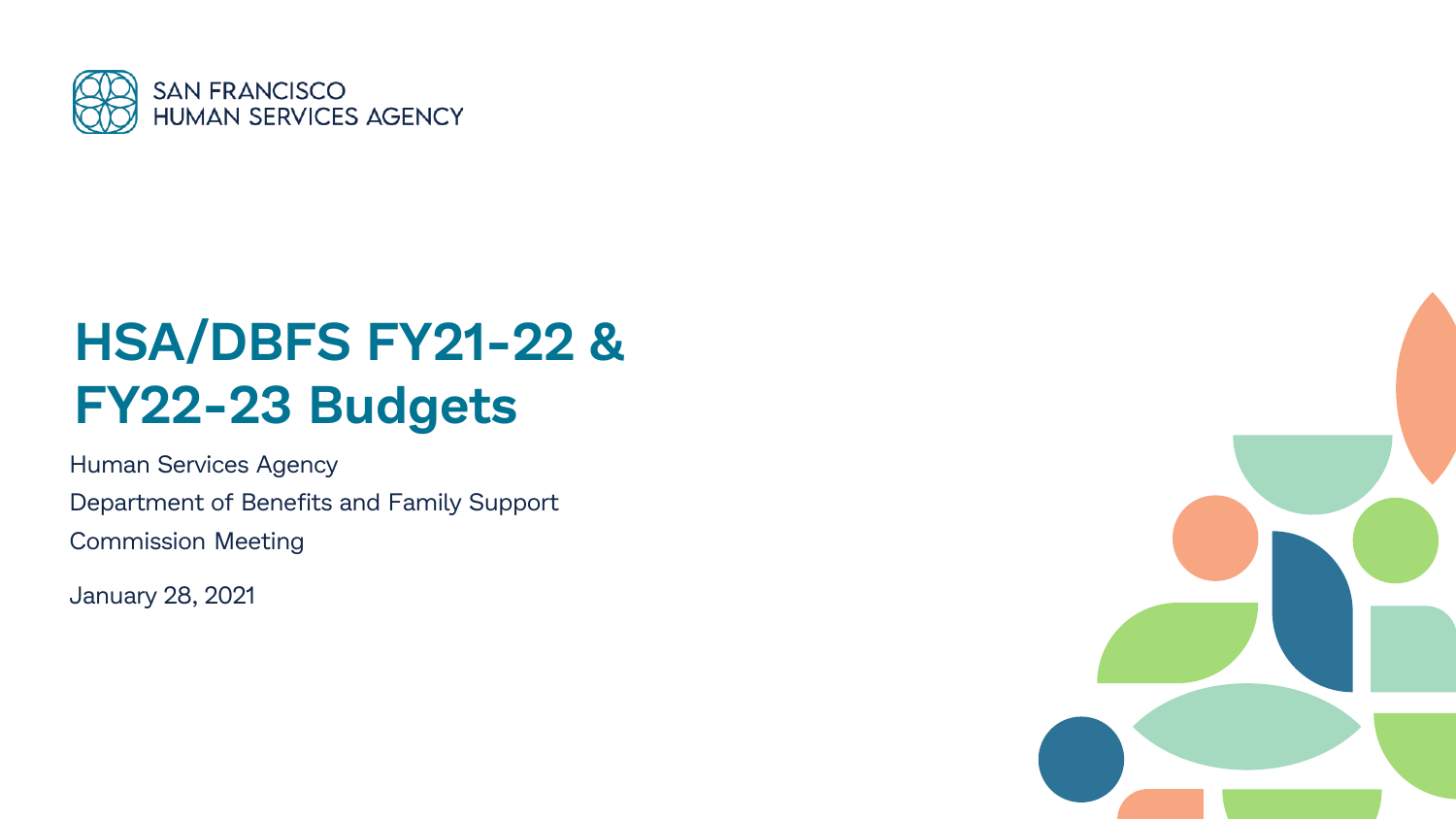### **HSA/DBFS FY20-21 Original Budget by Program \$604.4M**



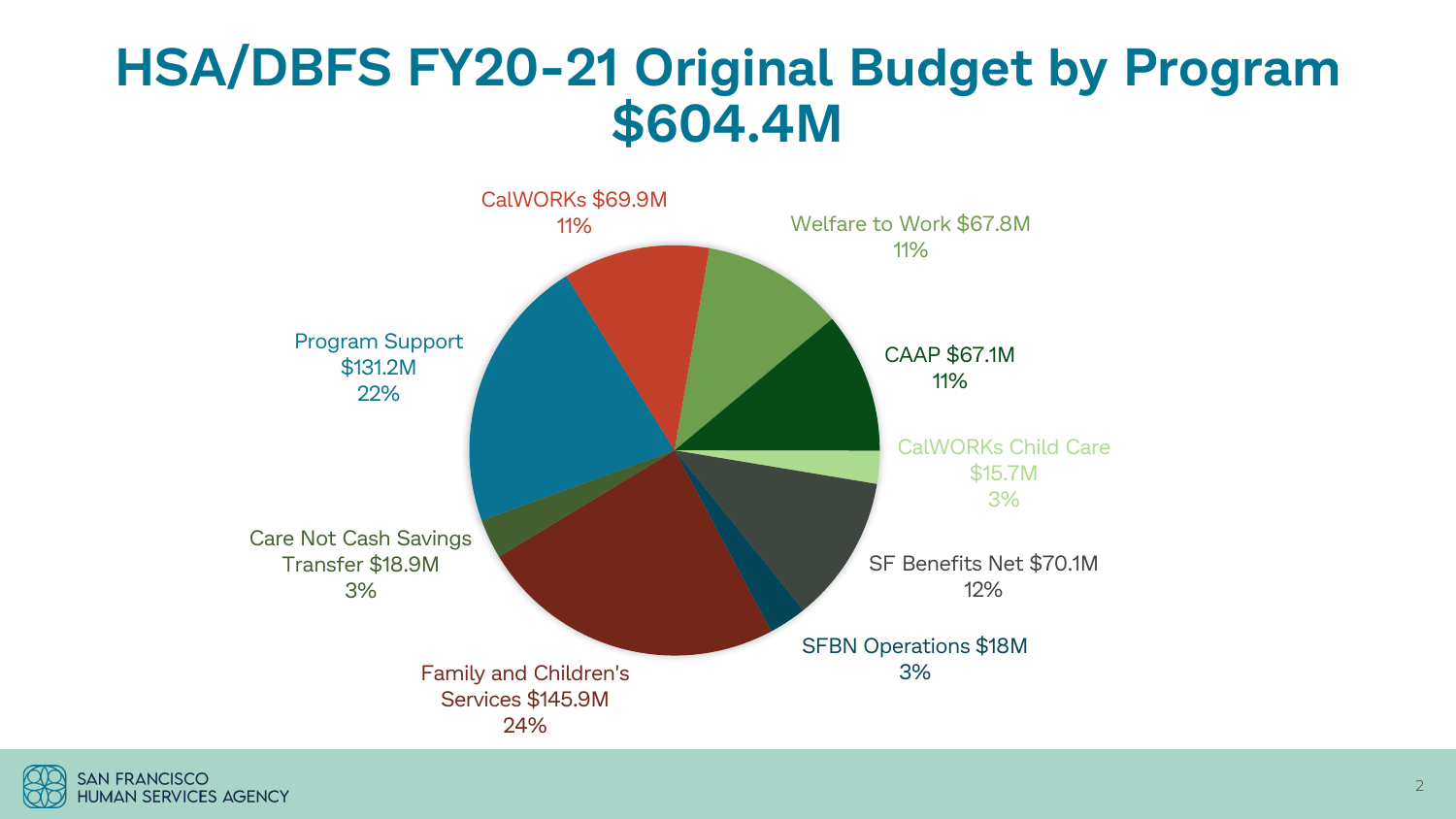### **HSA/DBFS FY20-21 FTEs by Program 1,959 FTEs**



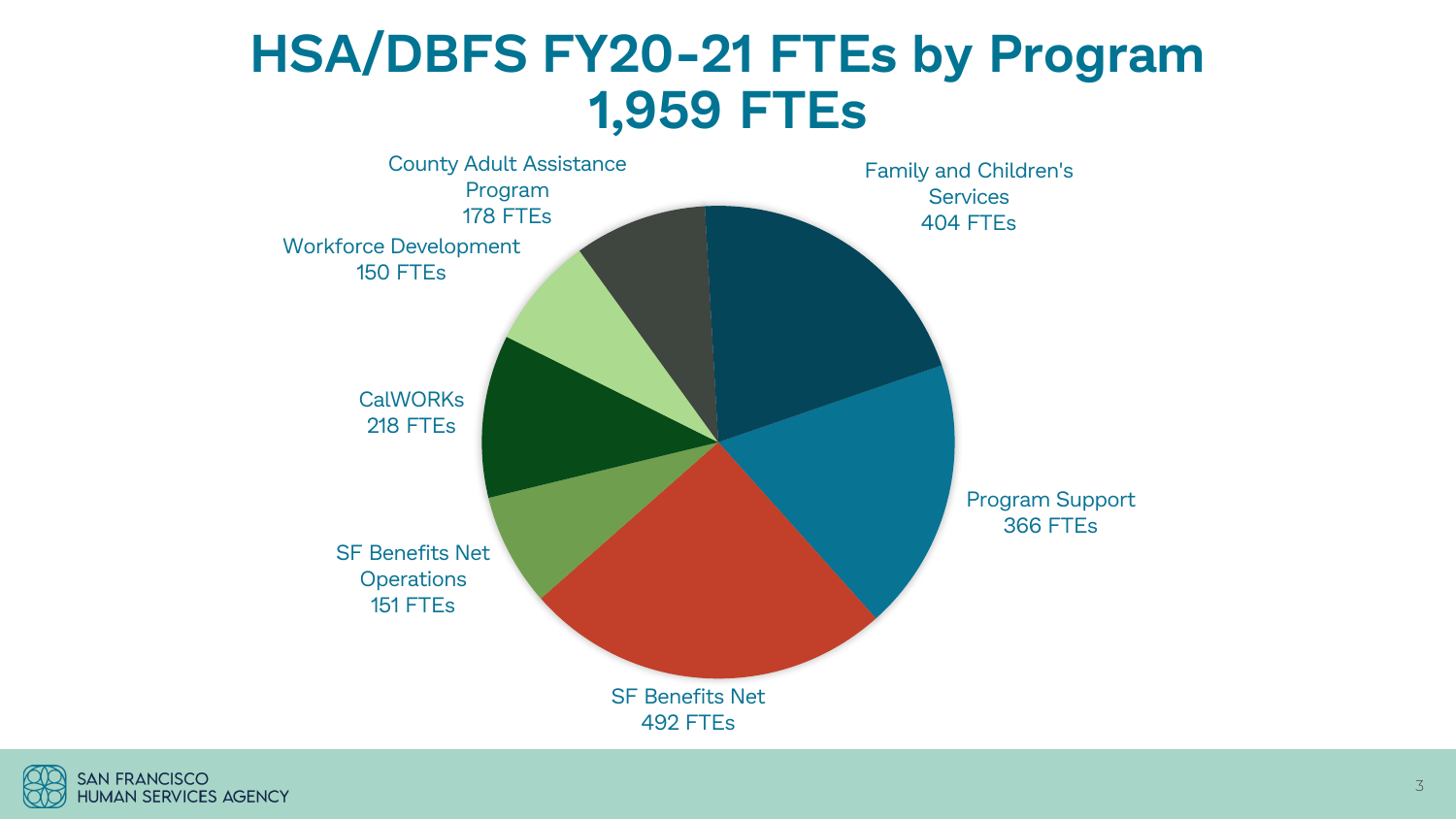### **HSA/DBFS FY20-21 Original Budget by Source \$604.4M**



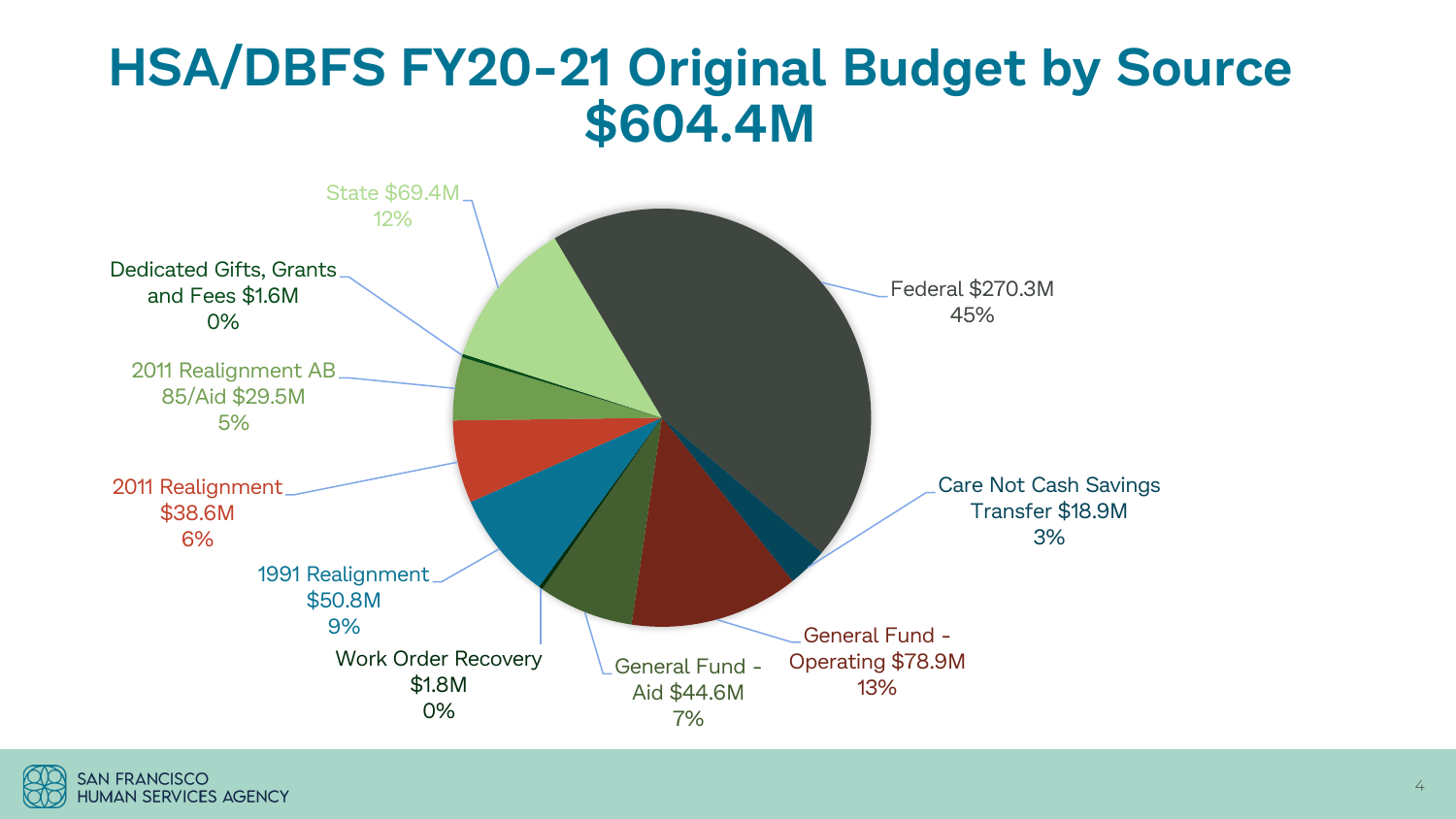### **HSA/DBFS FY20-21 Original Budget by Category \$604.4M**



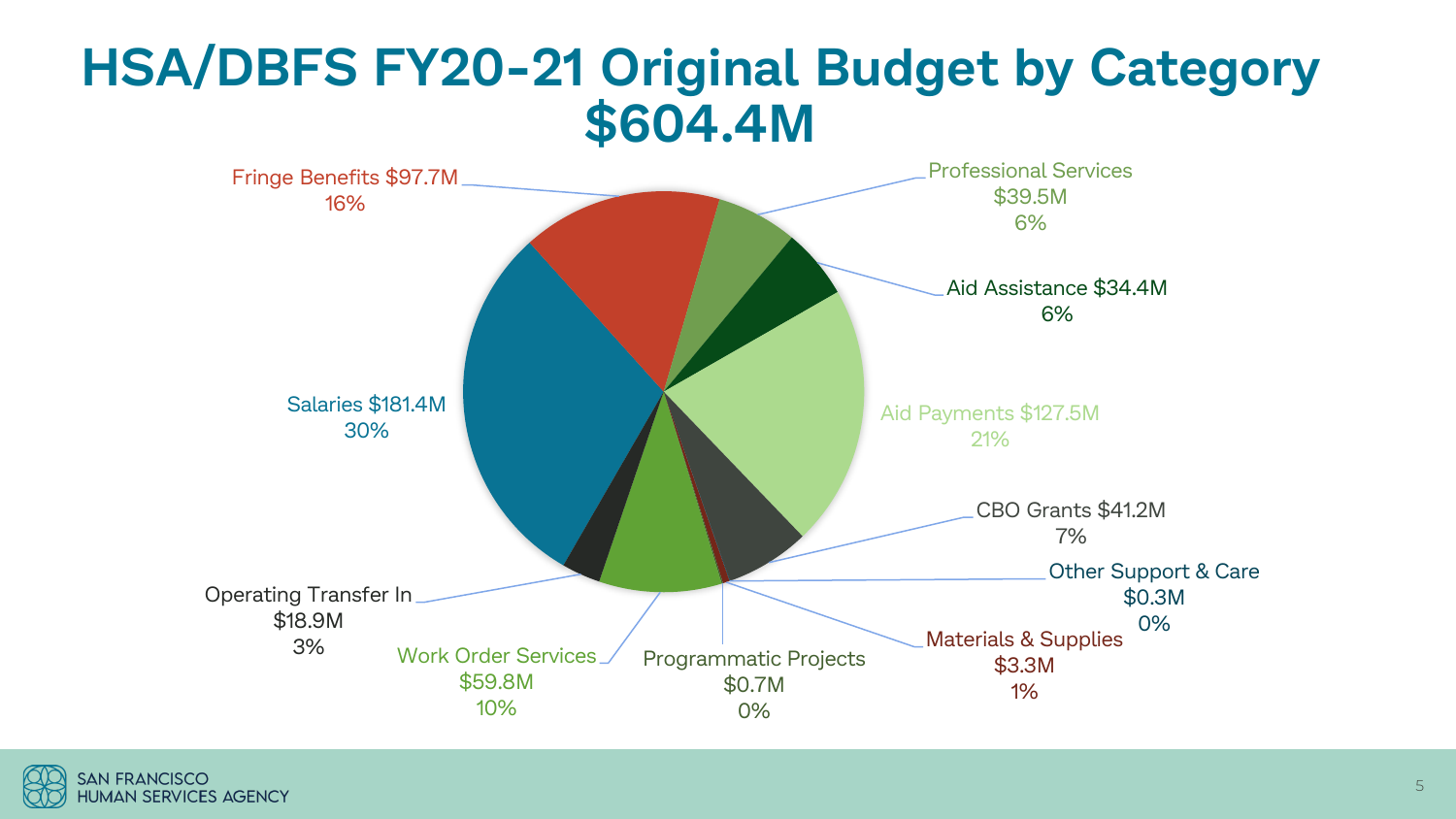### **DBFS Caseloads**

**Actuals through Nov 2020; projections after**



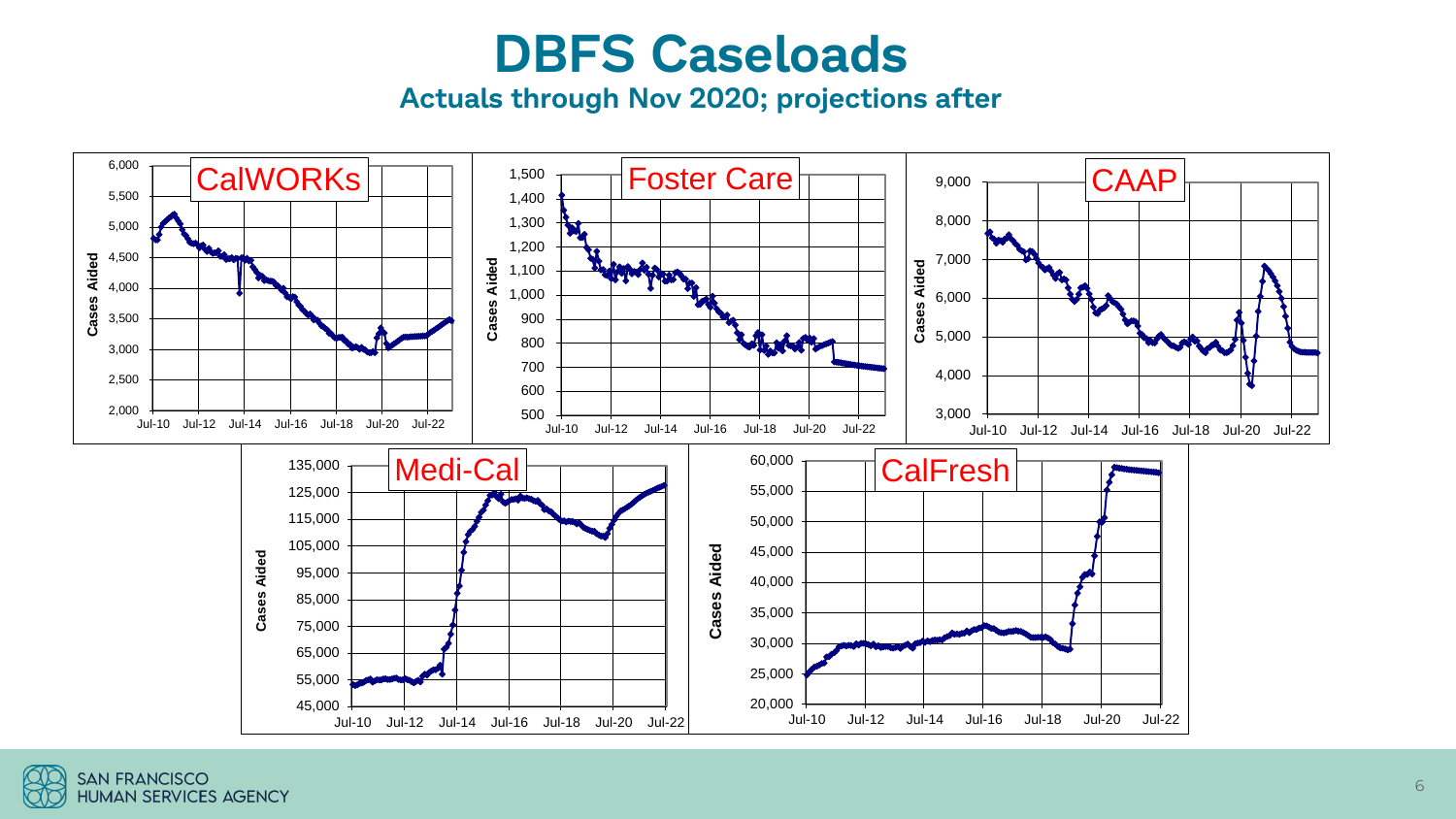# **Mayor's FY21-22 & FY22-23 Budget Projections**

| <b>Citywide Projected Shortfall</b><br>(in Millions)                                                                                               | <b>FY21-22</b>                                   | <b>FY22-23</b>                                    |
|----------------------------------------------------------------------------------------------------------------------------------------------------|--------------------------------------------------|---------------------------------------------------|
| <b>Total Revenue Increase</b>                                                                                                                      | (117.6)                                          | 268.5                                             |
| <b>Total Expenditures</b><br>Salary & Benefits:<br><b>Baselines &amp; Reserves:</b><br><b>Departmental Costs:</b><br>Citywide Uses*:               | (293.6)<br>(150.8)<br>(54.4)<br>(67.0)<br>(21.4) | (510.6)<br>(233.4)<br>(157.7)<br>(111.2)<br>(8.2) |
| <b>Cumulative Shortfall</b>                                                                                                                        | (411.1)                                          | (242.1)                                           |
|                                                                                                                                                    |                                                  |                                                   |
| *Citywide Uses include: general operating increases (e.g. minimum wage, utility rates, and debt service), and<br>capital/equipment/IT investments. |                                                  |                                                   |

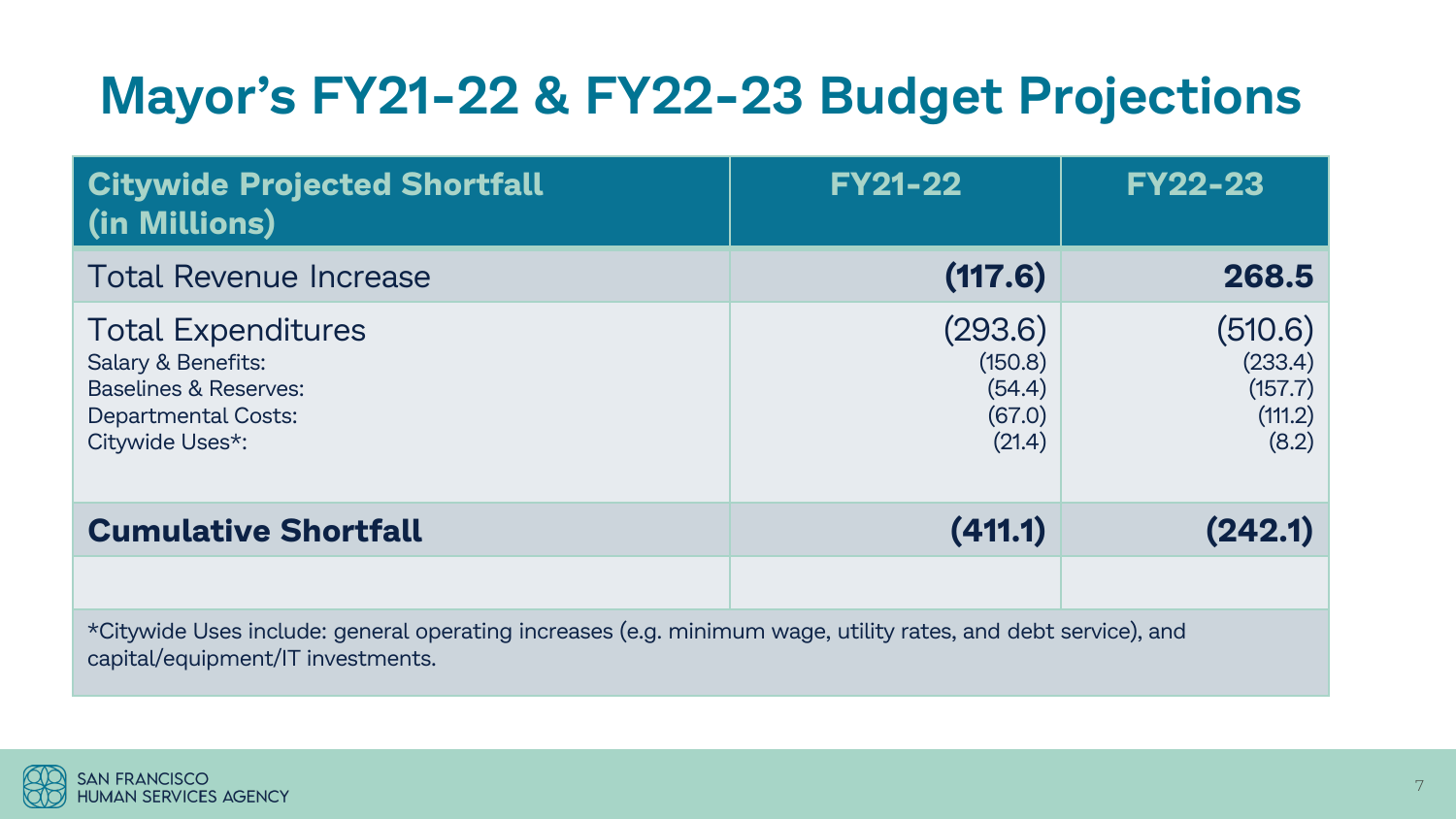## **Mayor's Budget Drivers**

- Slow revenue growth in FY21-22; accelerating growth in subsequent years
	- <sup>o</sup> Transfer, hotel, sales, and business taxes most negatively impacted
	- <sup>o</sup> Does not include impacts of December 2020 or subsequent Federal stimulus/relief measures
	- <sup>o</sup> Propositions I (Real Estate Transfer Tax) and L (Overpaid Executives Tax) sources of new future revenue
- Salary and Benefits assumes MOU and CPI-based wage increases in future years
- Citywide Costs
	- <sup>o</sup> COVID-19 response (Shelter-in-Place hotels and feeding services)
	- <sup>o</sup> Debt & capital, inflation on non-personnel
- Reliance on one-time sources in short-term driving up deficit in out-years

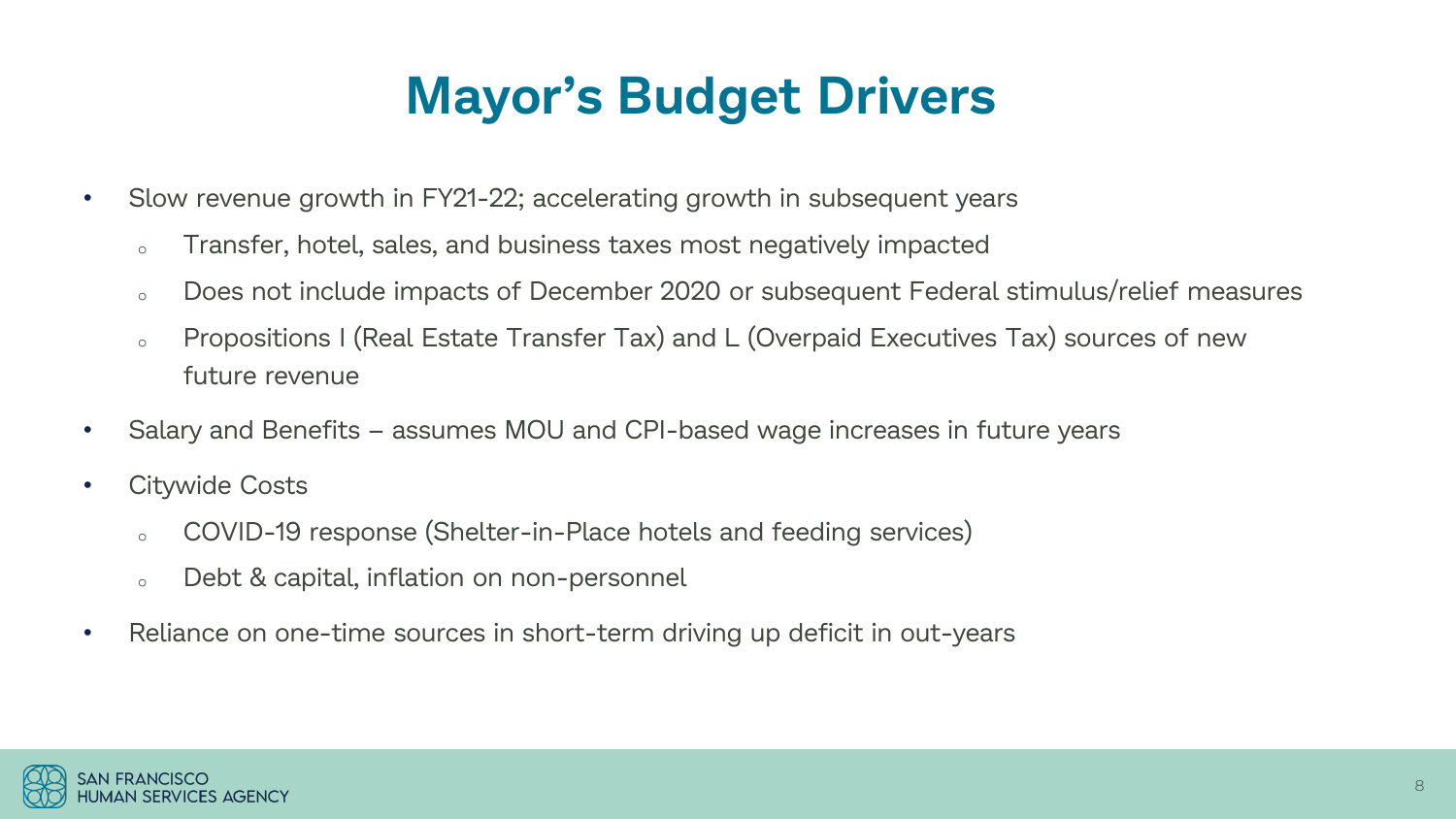## **Mayor's Budget Instructions**

- Departments to reduce ongoing General Fund budgets by 7.5% in both FY21-22 and FY22-23
- For HSA, this translates into reductions of:
	- <sup>o</sup> **\$7,328,543 in FY21-22**
	- <sup>o</sup> **\$7,328,543 in FY22-23**
- Departments should not grow FTE counts
- Prioritize core services and programs, and present clear tradeoffs
- Emphasize Mayoral priorities of recovery and equity

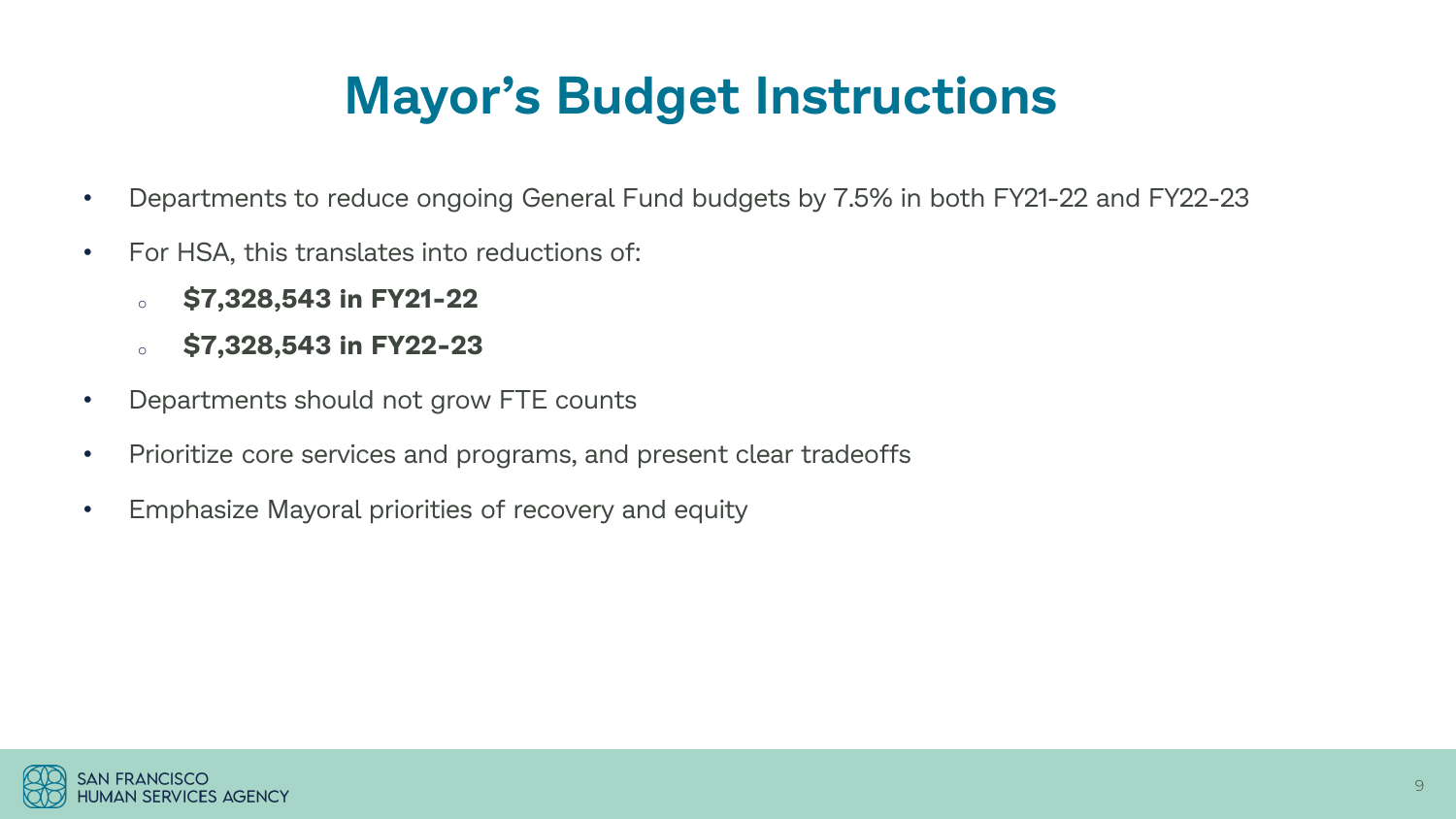### **Federal And State Budget Context**

- State revenues better in FY20-21 than forecasted
	- <sup>o</sup> Robust income tax from high-wage earners
	- <sup>o</sup> Strong stock market
- Aid caseload growth slower in FY20-21 than expected
	- <sup>o</sup> CARES Act stimulus and unemployment benefits increase helped
	- <sup>o</sup> December stimulus bill may continue effects of CARES Act
- Many funding allocations higher than expected in FY20-21 due to prioritization of safety net services
	- <sup>o</sup> Medi-Cal, CalFresh, CalWORKs
	- o Based on Governor's Budget, allocation levels should improve in FY21-22

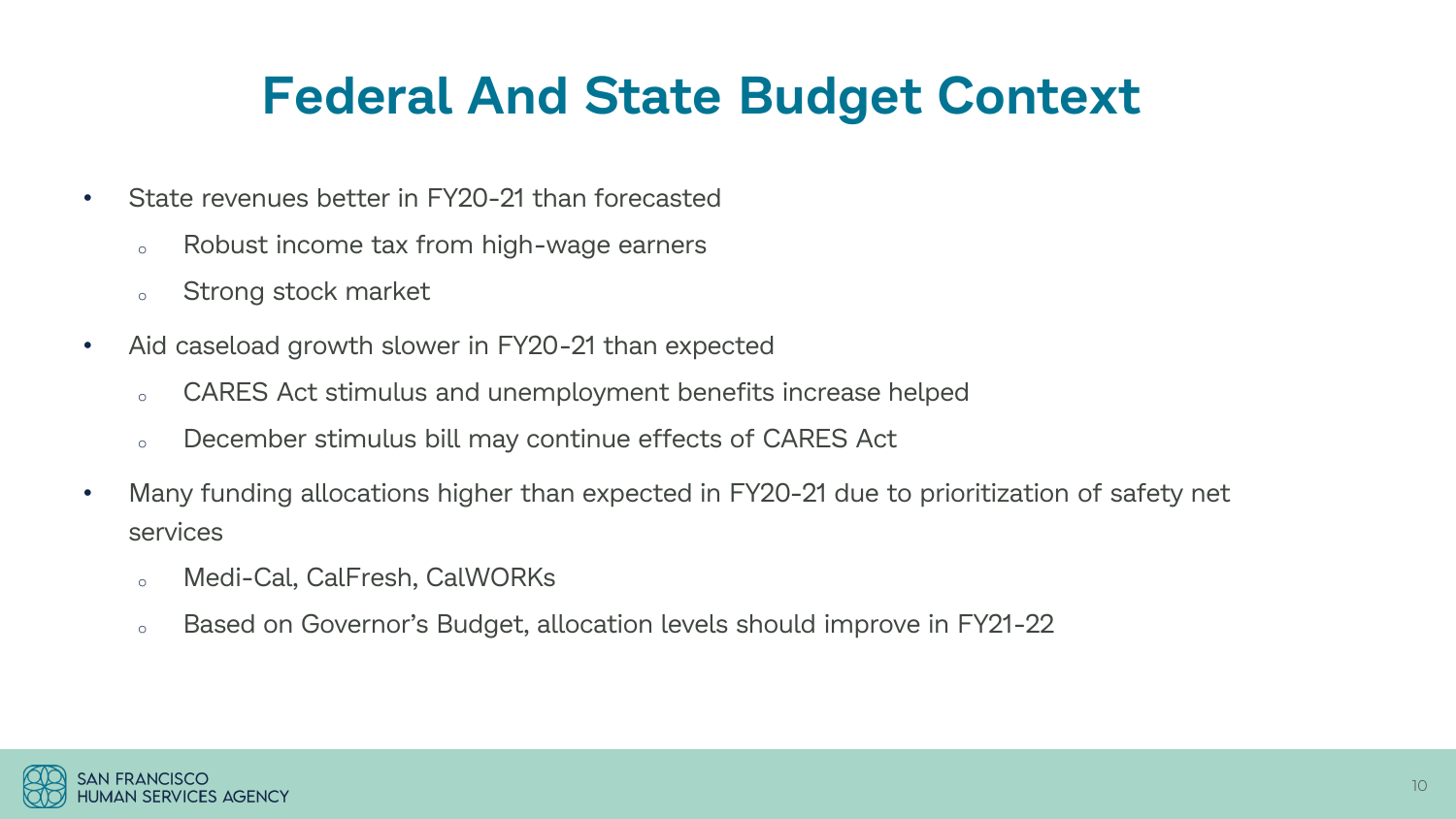# **HSA Highlights**

#### **COVID-19 Response Effort**

- HSA DSWs deployed to COVID Command Center (CCC)
- Collaborating with HSH and DPH to operate non-congregate shelters:
	- <sup>o</sup> Shelter-in-Place (SIP) sites for individuals at high risk of illness
	- <sup>o</sup> Isolation and Quarantine (I&Q) sites for individuals who have tested positive for COVID-19
	- <sup>o</sup> 2,851 hotel rooms and RVs, and 200 new shelter beds opened as of December 2020
- Expanded feeding programs to deliver meals and groceries to vulnerable populations
	- <sup>o</sup> Tens of thousands of households supplied/fed
- Collaborating with City's Cost Recovery team to maximize reimbursements

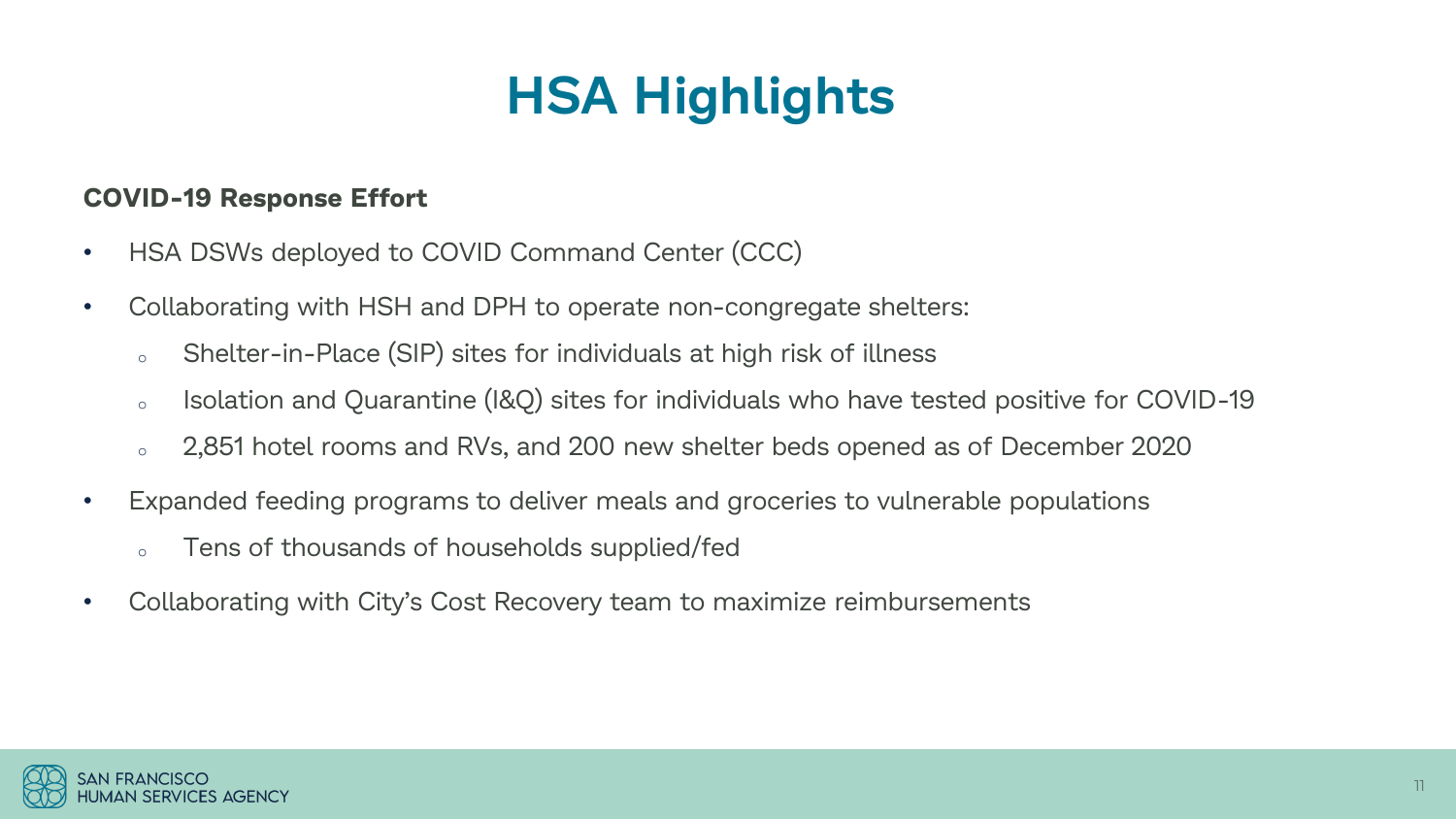## **HSA Highlights**

#### **Program Support**

- Planning, Communications, Innovation Office, Budget, Contracts, Finance, Human Resources, Information Technology (IT), Facilities/Operations, Investigations, Disaster Preparedness
- Building DEIB team to implement equity improvements within HSA
- New HSA brand rollout; department name change
- IT conversion of HSA staff to telecommuting
- Transition to CalSAWS client benefits portal
- 170 Otis move-out, and future office space planning

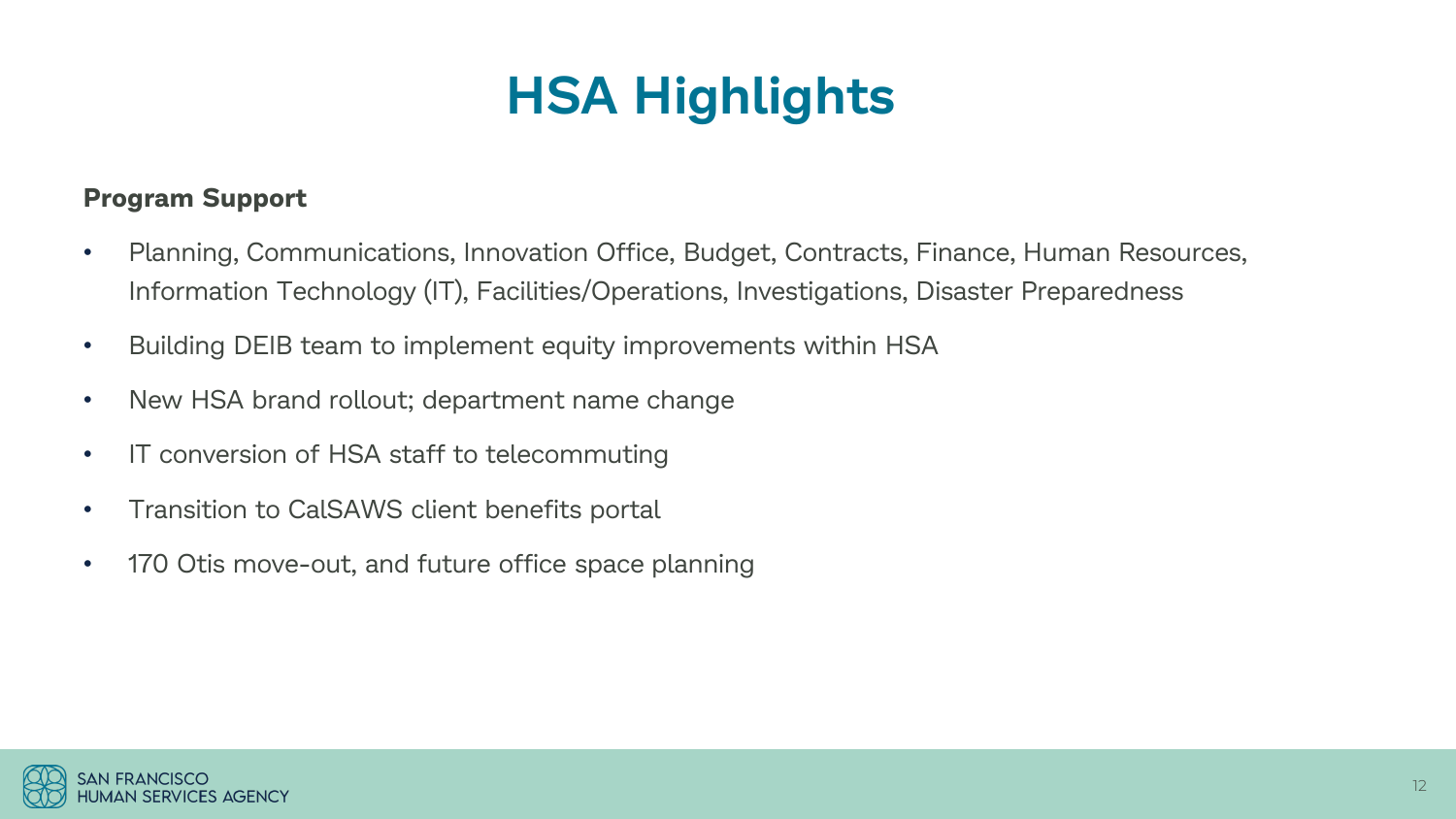#### **San Francisco Benefits Net**

- Steady caseload rise in Medi-Cal and CalFresh
	- <sup>o</sup> Need spurred by pandemic and economic recession
	- <sup>o</sup> Continued suspension of CalFresh ABAWD work requirement
- Technological adjustments to operations
	- <sup>o</sup> Mostly telecommuting staff
	- <sup>o</sup> Implementing telephonic signature
	- o Federal grant for projects to enhance online delivery and receipt of CalFresh benefits
- SFBN staff presence at Shelter-in-Place (SIP) hotels for benefits enrollment

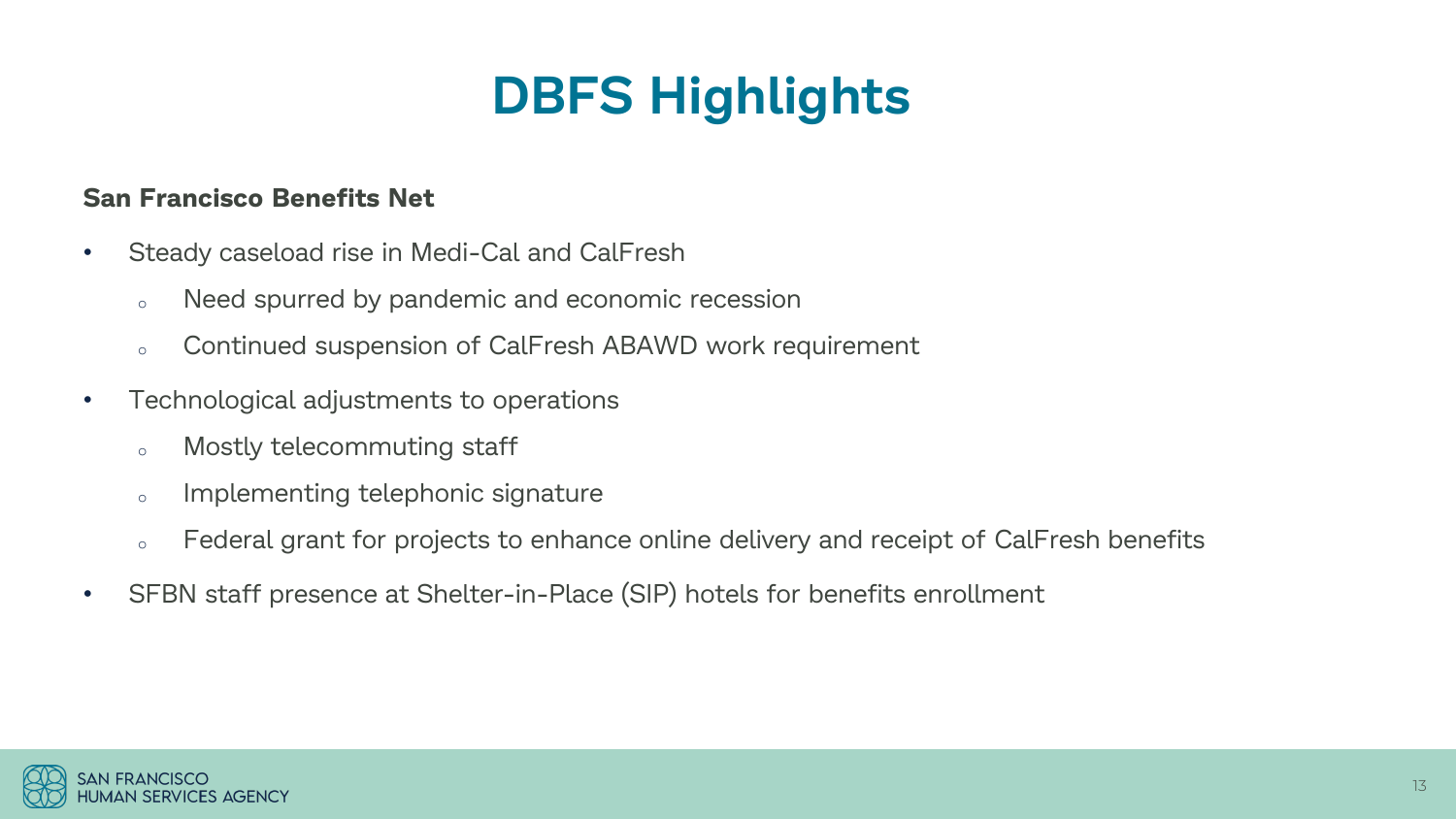#### **Homeless Benefits Linkages**

- Transitioned outreach staff to SIP hotels for benefits enrollment of homeless clients. Applications submitted year-to-date:
	- <sup>o</sup> 648 CalFresh
	- <sup>o</sup> 268 CAAP
	- <sup>o</sup> 357 Medi-Cal
- Tipping Point pilot program for SSI advocacy
	- <sup>o</sup> 69 successful SSI awards, and 110 pending cases
- Homeless Disability Advocacy Program (HDAP)
	- <sup>o</sup> State funding has supported SIP hotel efforts, and additional SSI advocacy

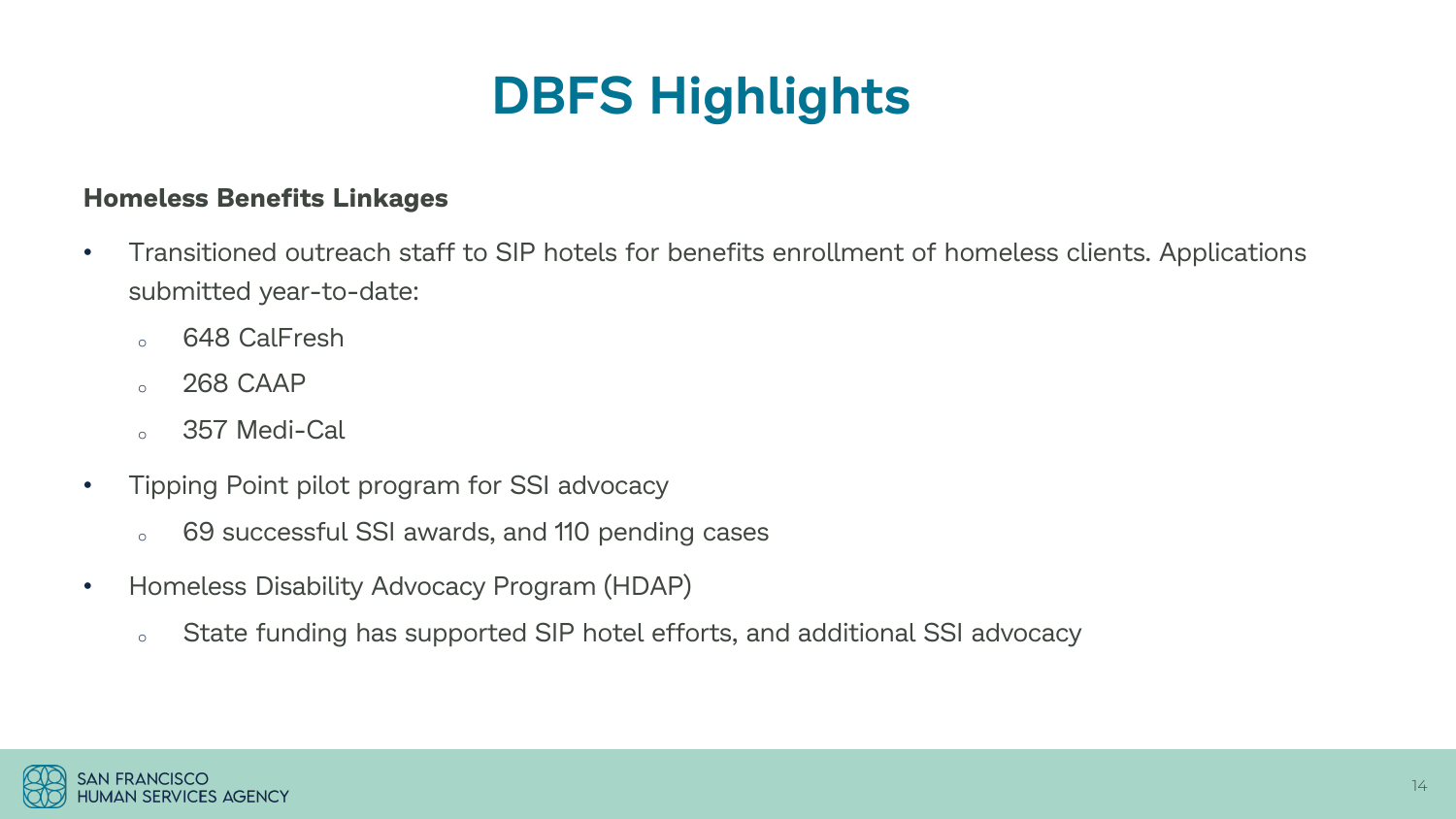#### **County Adult Assistance Program (CAAP)**

- Steady caseload decline since July likely due to state and federal stimulus
- Suspension of CAAP workfare requirement for duration of pandemic
- Technological alternatives to daily operations
	- <sup>o</sup> Mostly telecommuting staff
	- o Now receiving applications through online portal
	- o Implemented phone intake process for first time
	- o Technological resources available on-site for clients without phones/computers
- Quality Assurance (QA) improvements to improve staff and customer experience

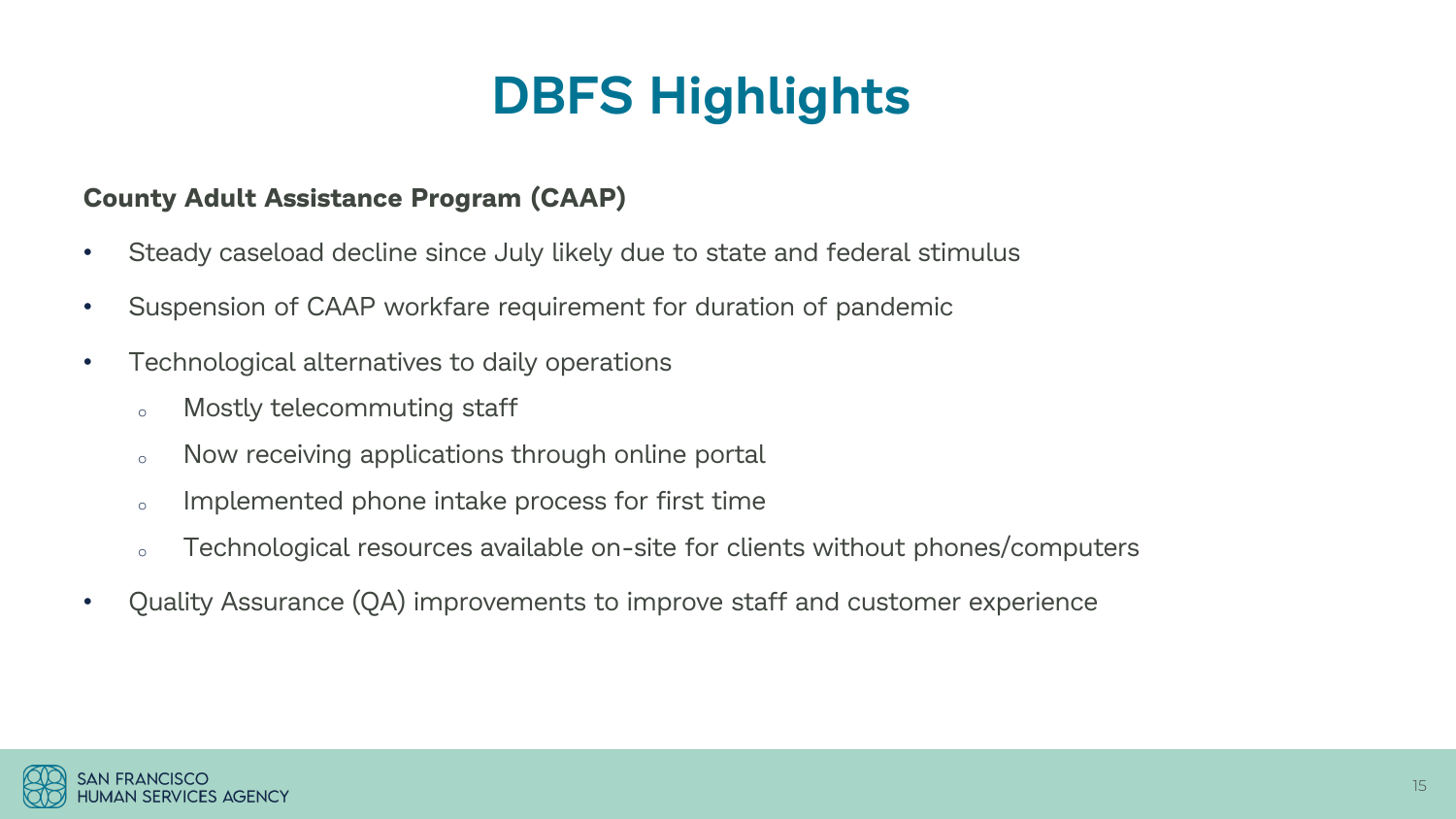#### **CalWORKs**

- Relaxed welfare-to-work requirements via good cause; counties held harmless for WPR
- Not counting COVID months towards lifetime benefits clock
- Expansion of Housing Support Program to re-house more CalWORKs families
- Planned service expansion for families with mixed immigration status

#### **Workforce Development**

- Wage Subsidy program expanded to serve broader array of job seekers and employers
- Administered other economic recovery programs:
	- <sup>o</sup> COVID Sick Leave for small businesses; Working Families Tax Credit; Jobs hotlines
- New Digital Services Program to help workforce program clients bridge the digital divide

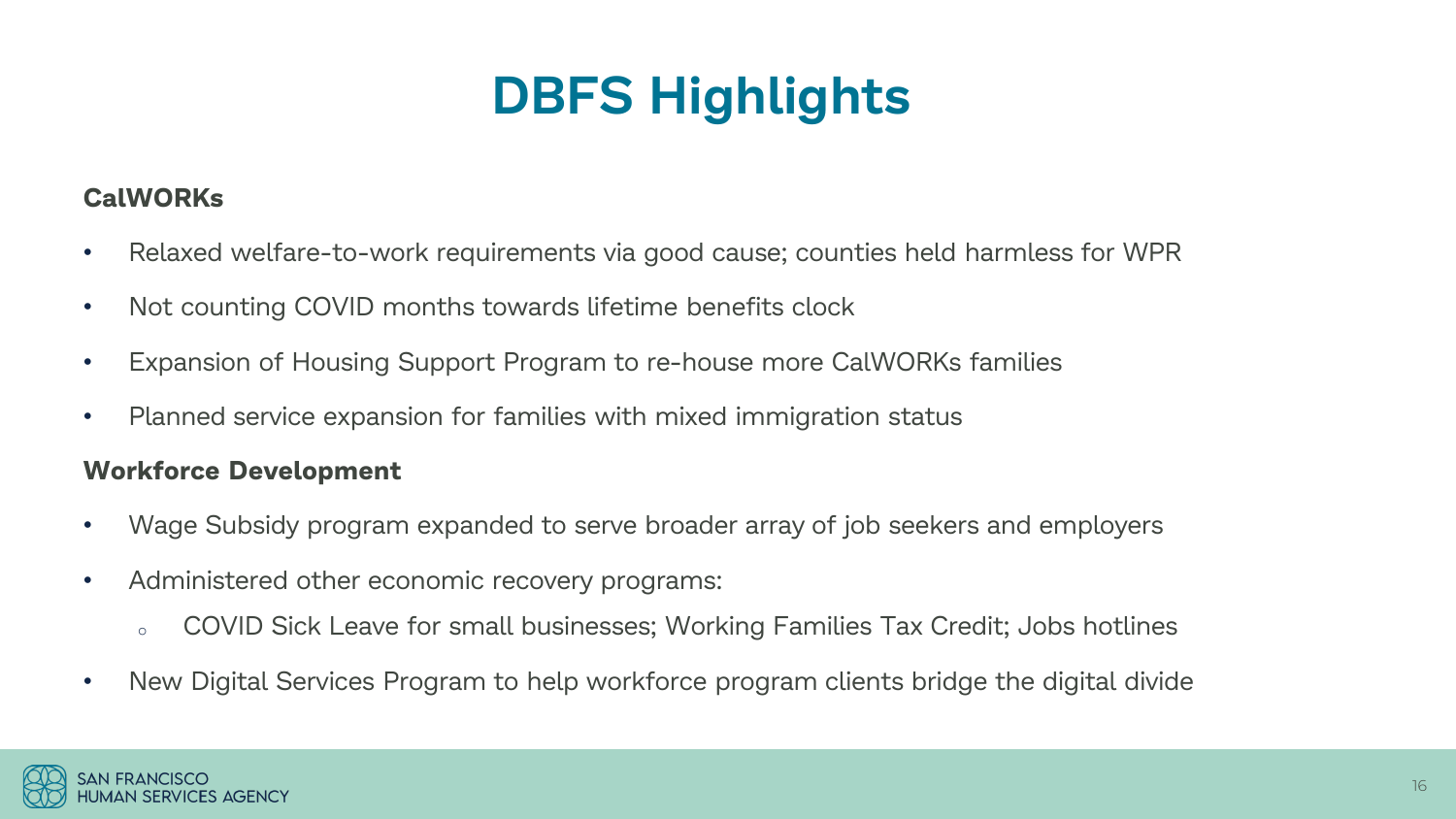#### **Family and Children's Services**

- Funding transition period between Title IV-E Waiver and Family First Prevention Services Act (FFPSA)
	- <sup>o</sup> IV-E Waiver provided higher revenue than FFPSA funding
	- o Identified cost reductions across programs
	- <sup>o</sup> Receiving funding assistance via FFPSA Transition Revenue
	- o Exploring modification of programs to qualify them for FFPSA reimbursement
- Operations changes due to pandemic
	- <sup>o</sup> Tech equipment to staff and clients for virtual meetings
	- <sup>o</sup> Personal Protective Equipment (PPE) for in-person visits
	- <sup>o</sup> Cross-division coverage of cases to avoid service interruption